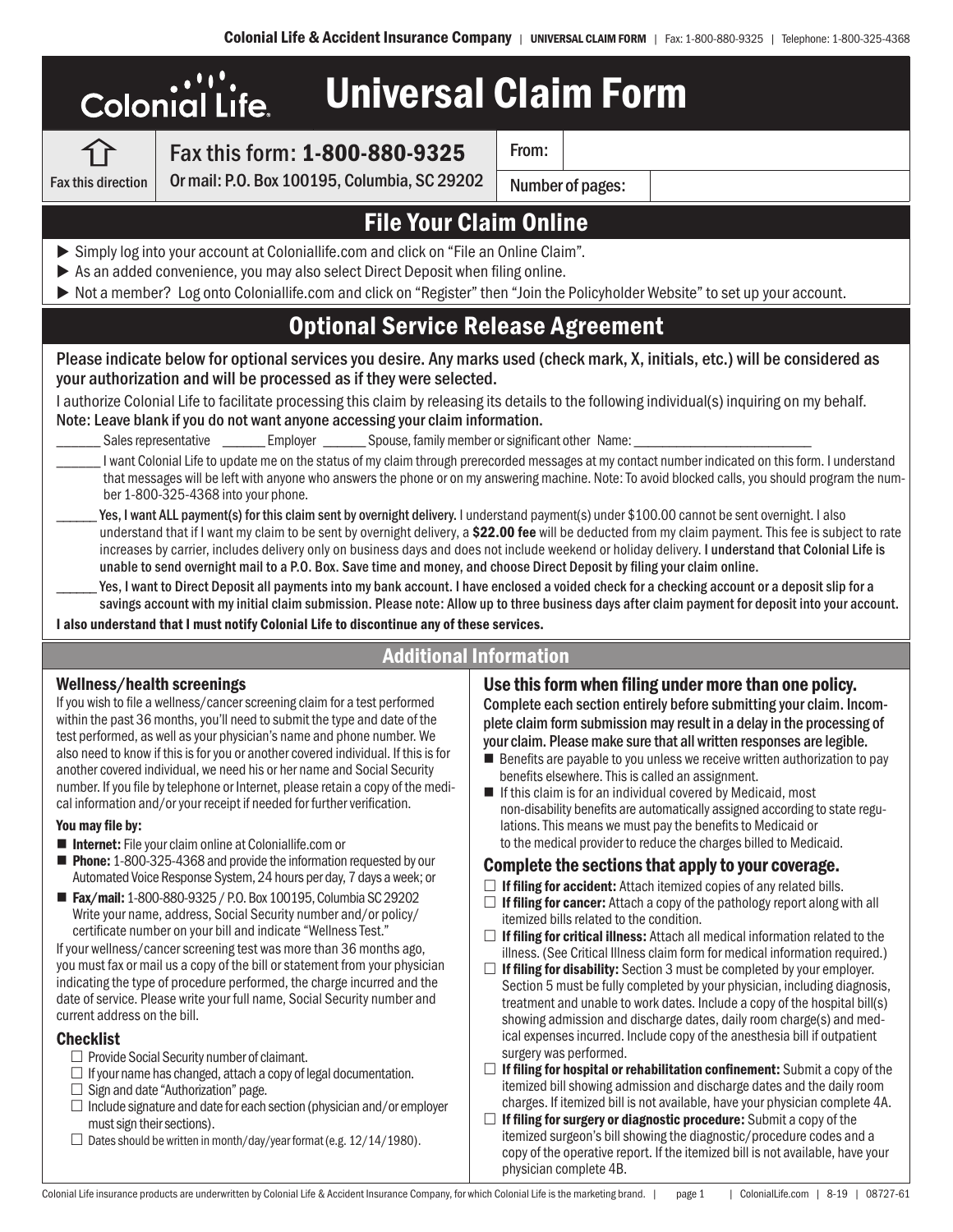# Claim Fraud Statements

For your protection, the laws of several states, including Alaska, Arkansas, Delaware, Idaho, Indiana, Louisiana, Minnesota, New Hampshire, Ohio, Oklahoma, and others, require the following statement to appear on this claim form. **Fraud Warning:** Any person who knowingly, and with intent to injure, defraud, or deceive an insurance company, files a statement of claim containing any false, incomplete, or misleading information is guilty of insurance fraud, which is a felony.

Alabama: Any person who knowingly presents a false or fraudulent claim for payment of a loss or benefit or who knowingly present false information in an application for insurance is guilty of a crime and may be subject to restitution fines or confinement in prison, or any combination thereof.

Arizona: For your protection Arizona law requires the following statement to appear on this form: Any person who knowingly presents a false or fraudulent claim for payment of a loss is subject to criminal and civil penalties.

California, Rhode Island, Texas and West Virginia: For your protection, California, Rhode Island, Texas and West Virginia law requires the following to appear on this form: Any person who knowingly presents false or fraudulent claim for the payment of a loss is guilty of a crime and may be subject to fines and confinement in state prison.

Colorado: It is unlawful to knowingly provide false, incomplete, or misleading facts or information to an insurance company for the purpose of defrauding or attempting to defraud the company. Penalties may include imprisonment, fines, denial of insurance and civil damages. Any insurance company or agent of an insurance company who knowingly provides false, incomplete, or misleading facts or information to a policyholder or claimant for the purpose of defrauding or attempting to defraud the policyholder or claimant with regard to a settlement or award payable from insurance proceeds shall be reported to the Colorado Division of Insurance within the Department of Regulatory Agencies.

**District of Columbia:** It is a crime to provide false or misleading information to an insurer for the purpose of defrauding the insurer or any other person. Penalties include imprisonment and/or fines. In addition, an insurer may deny insurance benefits if false information materially related to a claim was provided by the applicant.

Florida: Any person who knowingly and with intent to injure, defraud, or deceive any insurer files a statement of claim or an application containing any false, incomplete, or misleading information is guilty of a felony of the third degree.

Kentucky: For your protection, Kentucky law requires the following to appear on this form: Any person who knowingly and with intent to defraud any insurance company or other person files a statement of claim containing any materially false information or conceals, for the purpose of misleading, information concerning any fact material thereto commits a fraudulent insurance act, which is a crime.

Maine, Tennessee, Virginia and Washington: It is a crime to knowingly provide false, incomplete or misleading information to an insurance company for the purpose of defrauding the company. Penalties may include imprisonment, fines or a denial of insurance benefits.

Maryland: Any person who knowingly or willfully presents a false or fraudulent claim for payment of a loss or benefit or who knowingly or willfully presents false information in an application for insurance is guilty of a crime and may be subject to fines and confinement in prison.

New Jersey and New Mexico: Any person who knowingly files a statement of claim containing any false or misleading information is subject to criminal and civil penalties.

New York: Any person who knowingly and with intent to defraud any insurance company or other person files an application for insurance or statement of claim containing any materially false information, or conceals for the purpose of misleading, information concerning any fact material thereto, commits a fraudulent insurance act, which is a crime, and shall also be subject to a civil penalty not to exceed five thousand dollars and the stated value of the claim for each such violation.

Pennsylvania: Any person who knowingly and with intent to defraud any insurance company or other person files an application for insurance or statement of claim containing any materially false information or conceals for the purpose of misleading, information concerning any fact material thereto commits a fraudulent insurance act, which is a crime and subjects such person to criminal and civil penalties

**Puerto Rico:** Any person who knowingly and with the intention of defrauding presents false information in an insurance application, or presents, helps, or causes the presentation of a fraudulent claim for the payment of a loss or any other benefit, or presents more than one claim for the same damage or loss, shall incur a felony and, upon conviction, shall be sanctioned for each violation with the penalty of a fine of not less than five thousand (5,000) dollars and not more than ten thousand (10,000) dollars, or a fixed term of imprisonment for three (3) years, or both penalties. If aggravating circumstances are present, the penalty thus established may be increased to a maximum of five (5) years; if extenuating circumstances are present; it may be reduced to a minimum of two (2) years.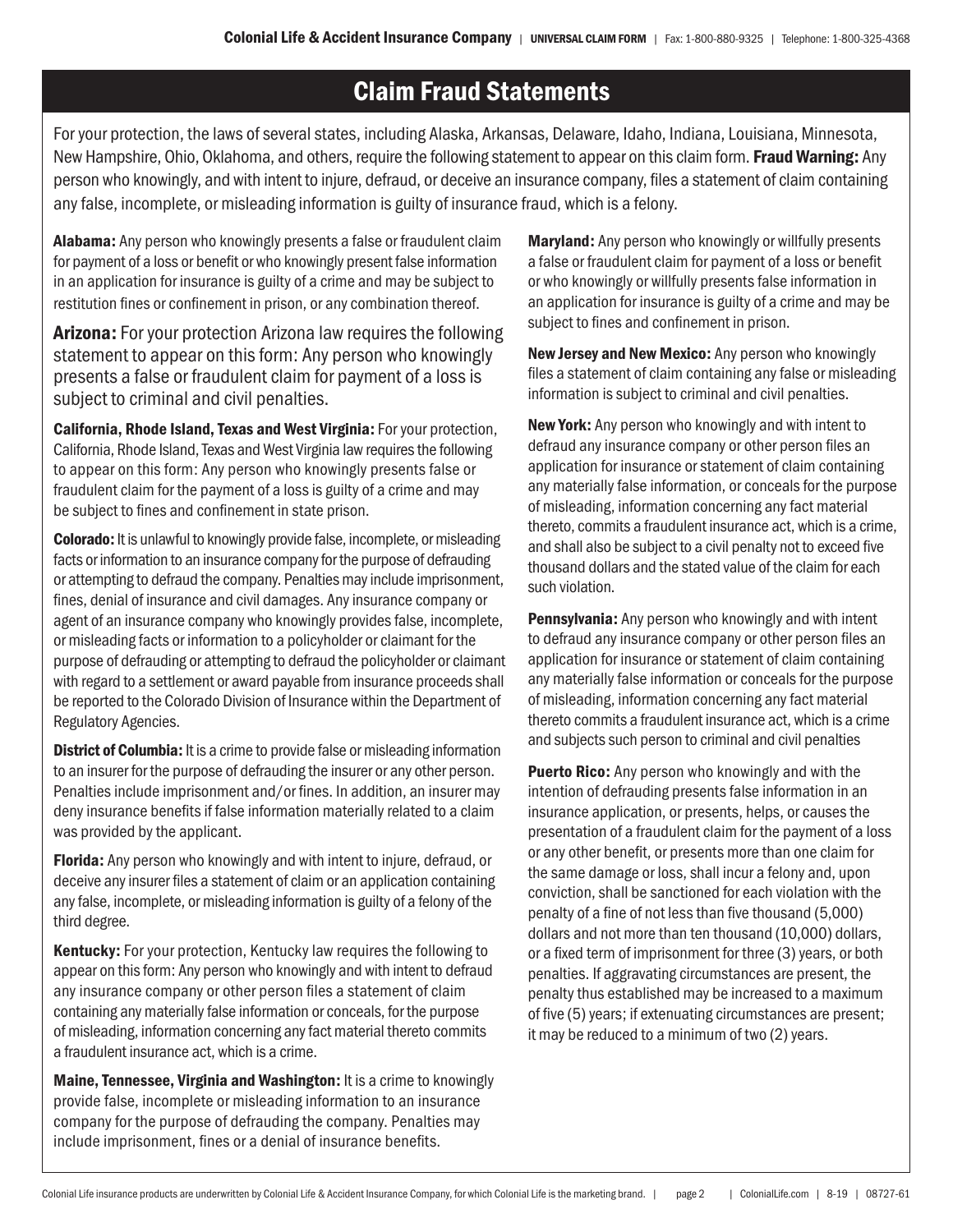## Colonial Life & Accident Insurance Company | UNIVERSAL CLAIM FORM | Fax: 1-800-880-9325 | Telephone: 1-800-325-4368 Please check the type of claim you are filing below:

 $\Box$  Accident  $\Box$  Cancer  $\Box$  Critical illness  $\Box$  Disability  $\Box$  Routine pregnancy  $\Box$  Hospital confinement /outpatient surgery

|                                                             |  |  | <b>Section 1 - Claimant statement</b> (completed by policy owner)                                                                                                                                                                |       |                |            |                                                                                                       |        |                               |                         |      |  |  |
|-------------------------------------------------------------|--|--|----------------------------------------------------------------------------------------------------------------------------------------------------------------------------------------------------------------------------------|-------|----------------|------------|-------------------------------------------------------------------------------------------------------|--------|-------------------------------|-------------------------|------|--|--|
| Claimant name:                                              |  |  |                                                                                                                                                                                                                                  |       |                |            |                                                                                                       |        | Relationship to policy owner: |                         |      |  |  |
| Claimant DOB:<br>$\Box$ Male $\Box$ Female                  |  |  |                                                                                                                                                                                                                                  |       |                |            | $\Box$ Self $\Box$ Spouse $\Box$ Dependent                                                            |        |                               |                         |      |  |  |
| <b>Claimant SSN:</b><br>$\frac{\frac{1}{2}}{2}$             |  |  |                                                                                                                                                                                                                                  |       |                |            |                                                                                                       |        |                               | $\Box$ Domestic partner |      |  |  |
| Policy owner's name:                                        |  |  |                                                                                                                                                                                                                                  |       |                |            | SSN:                                                                                                  |        |                               |                         |      |  |  |
| Mailing address:<br>Apt. #                                  |  |  | City:                                                                                                                                                                                                                            |       |                |            | State:                                                                                                |        |                               | ZIP:                    |      |  |  |
| Home telephone:<br>Policy owner's email:<br>Work telephone: |  |  |                                                                                                                                                                                                                                  |       |                |            |                                                                                                       |        |                               |                         |      |  |  |
| Primary physician:                                          |  |  |                                                                                                                                                                                                                                  |       |                | Telephone: |                                                                                                       |        | Fax:                          |                         |      |  |  |
| Address:                                                    |  |  |                                                                                                                                                                                                                                  |       | City:          |            |                                                                                                       | State: |                               |                         | ZIP: |  |  |
| Referring physician or hospital:                            |  |  |                                                                                                                                                                                                                                  |       |                | Telephone: |                                                                                                       | Fax:   |                               |                         |      |  |  |
| Address:                                                    |  |  |                                                                                                                                                                                                                                  | City: | ZIP:<br>State: |            |                                                                                                       |        |                               |                         |      |  |  |
|                                                             |  |  | Section 2 - Accidental injury (completed by policy owner)                                                                                                                                                                        |       |                |            |                                                                                                       |        |                               |                         |      |  |  |
|                                                             |  |  | Please complete and attach itemized copies of any related bills, including physician, ambulance, emergency room, hospital, and/or rehabilitation unit.<br>Bills should include diagnosis information from your medical provider. |       |                |            |                                                                                                       |        |                               |                         |      |  |  |
|                                                             |  |  | Date the accident occurred (not when it was treated): ______/ ______/ _________                                                                                                                                                  |       |                |            | Accident occurred: □ On-job □ Off-job<br>(If on-job injury, attach copy of Report of Injury document) |        |                               |                         |      |  |  |
|                                                             |  |  |                                                                                                                                                                                                                                  |       |                |            |                                                                                                       |        |                               |                         |      |  |  |
|                                                             |  |  | Emergency room treatment only: $\Box$ Yes $\Box$ No If yes, date of emergency room treatment _____/ _____/ ________                                                                                                              |       |                |            |                                                                                                       |        |                               |                         |      |  |  |
| Hospital admission: $\Box$ Yes $\Box$ No                    |  |  |                                                                                                                                                                                                                                  |       |                |            |                                                                                                       |        |                               |                         |      |  |  |
|                                                             |  |  | Admission date: _______/ _______/ _____________ Time: _______ □ AM □ PM Date released: _______ / _______/ _________ Time: _______ □ AM □ PM                                                                                      |       |                |            |                                                                                                       |        |                               |                         |      |  |  |
|                                                             |  |  | Description of how the accident occurred (if auto accident, attach a copy of the police report if available.):                                                                                                                   |       |                |            |                                                                                                       |        |                               |                         |      |  |  |
|                                                             |  |  |                                                                                                                                                                                                                                  |       |                |            |                                                                                                       |        |                               |                         |      |  |  |
|                                                             |  |  |                                                                                                                                                                                                                                  |       |                |            |                                                                                                       |        |                               |                         |      |  |  |
|                                                             |  |  |                                                                                                                                                                                                                                  |       |                |            |                                                                                                       |        |                               |                         |      |  |  |
|                                                             |  |  |                                                                                                                                                                                                                                  |       |                |            |                                                                                                       |        |                               |                         |      |  |  |

## **Certification**

Policy owner's name: \_\_\_\_\_\_\_\_\_\_\_\_\_\_\_\_\_\_\_\_\_\_\_\_\_\_\_\_\_\_\_\_\_\_\_\_\_\_\_\_\_\_\_\_\_\_\_\_\_\_\_\_\_\_\_\_\_\_\_\_\_\_\_\_\_\_\_\_\_\_\_\_\_ SSN: \_\_\_\_\_\_\_\_\_\_\_\_\_\_\_\_\_\_\_\_\_\_\_\_\_

I have checked the answers on this claim form, and they are correct. I certify under penalty of perjury that my correct Social Security number is shown on this form. I acknowledge that I received the Claim Fraud Statements on page two of this form and that I read the statement required by the State Department of Insurance for my state, if my state was listed on the form. Fraud Warning: Any person who knowingly and with intent to defraud any insurance company or other person files a statement of claim containing any materially false information or conceals, for the purpose of misleading, information concerning any fact material thereto commits a fraudulent insurance act, which is a crime.

| Claimant's signature     | Date (MM/DD/YYYY) |
|--------------------------|-------------------|
| Policy owner's signature | Date (MM/DD/YYYY) |
|                          |                   |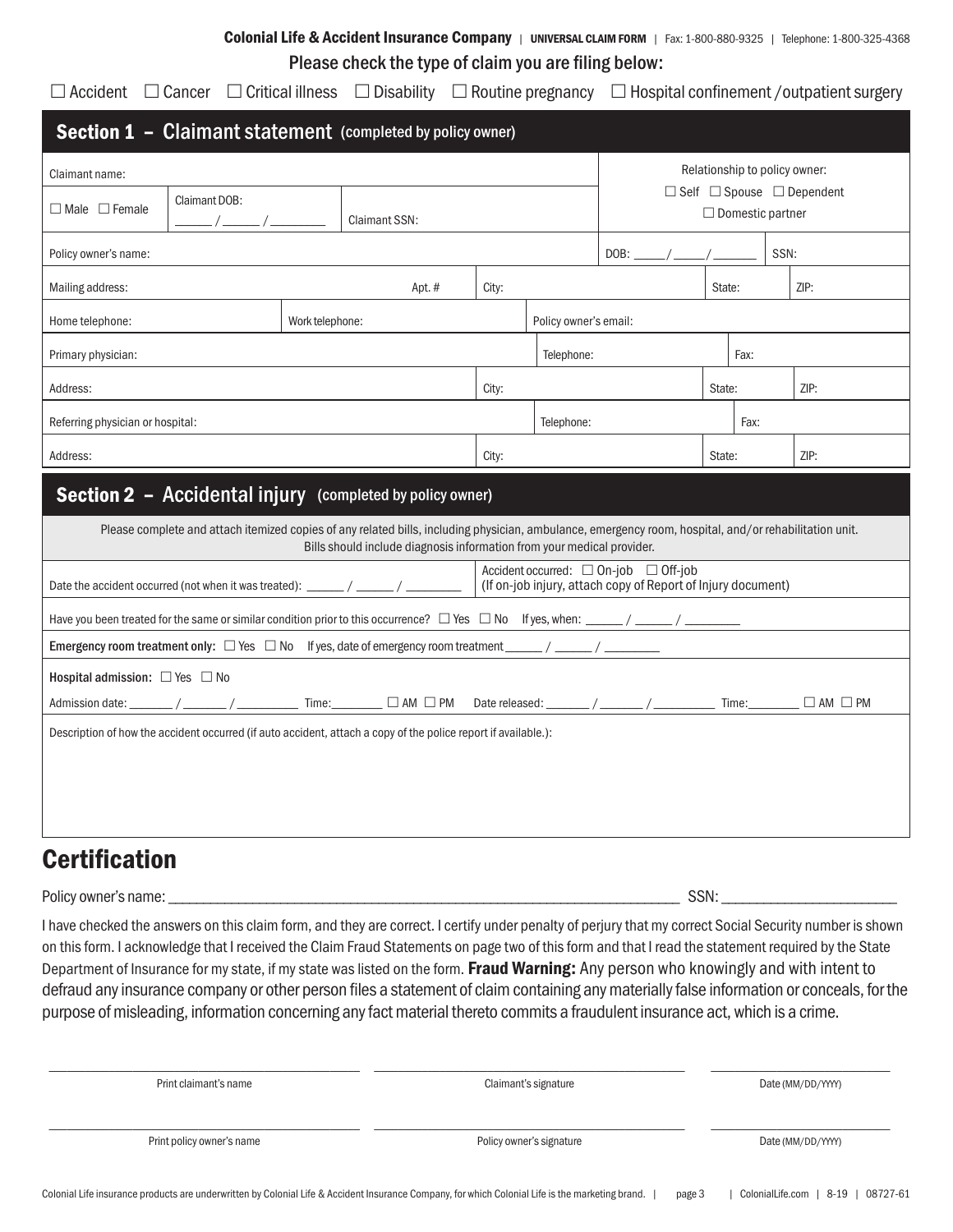| <b>Claimant name:</b>                                                                                                                                                                                                                                        | <b>Claimant SSN:</b>                                                                                                                          |  |  |  |  |  |  |  |  |
|--------------------------------------------------------------------------------------------------------------------------------------------------------------------------------------------------------------------------------------------------------------|-----------------------------------------------------------------------------------------------------------------------------------------------|--|--|--|--|--|--|--|--|
| <b>Section 3 - Employer statement (completed by employer)</b>                                                                                                                                                                                                |                                                                                                                                               |  |  |  |  |  |  |  |  |
| Employee name:                                                                                                                                                                                                                                               | SSN:                                                                                                                                          |  |  |  |  |  |  |  |  |
| Employee title:                                                                                                                                                                                                                                              |                                                                                                                                               |  |  |  |  |  |  |  |  |
| Average number of scheduled hours per week:<br>Date last worked: _____ / _____ / ________                                                                                                                                                                    |                                                                                                                                               |  |  |  |  |  |  |  |  |
| Sick leave was exhausted on: ________ / _______ / _______<br>Employee unable to work (Full-time): From: _____ / _____ / _______ To: _____ / _____ / ___                                                                                                      |                                                                                                                                               |  |  |  |  |  |  |  |  |
| Was employee at work when accident or sickness occurred? $\Box$ Yes $\Box$ No<br>Approved for FMLA (if eligible): From: _____/ _____/ ________ To: _____/ _____/ ________                                                                                    |                                                                                                                                               |  |  |  |  |  |  |  |  |
| Workers' compensation carrier<br>Workers' compensation claim filed? $\Box$ Yes $\Box$ No<br>Name:                                                                                                                                                            | Telephone:                                                                                                                                    |  |  |  |  |  |  |  |  |
| If paid on commission basis, attach commission<br>Hours worked per week:<br>Hourly employee rate:<br>Annual salary:<br>breakdown for prior 12 months from date last worked.                                                                                  |                                                                                                                                               |  |  |  |  |  |  |  |  |
| Do you permit partial duty for employee? $\Box$ Yes $\Box$ No<br>Do you permit light duty for employee? $\Box$ Yes $\Box$ No                                                                                                                                 |                                                                                                                                               |  |  |  |  |  |  |  |  |
| Expected return to work:<br>Actual return to work:                                                                                                                                                                                                           | Actual return to work:                                                                                                                        |  |  |  |  |  |  |  |  |
| Part-time: _____ / _____ / _______ Hours per week: _______<br>Full-time: ______ / ______ / __________ /                                                                                                                                                      |                                                                                                                                               |  |  |  |  |  |  |  |  |
| Employee's<br>duties                                                                                                                                                                                                                                         | □ Sitting _____ per hr. □ Walking _____ per hr. □ Climbing stairs/ladders _____ per hr. □ Standing _____ per hr. □ Driving _____ hrs. per day |  |  |  |  |  |  |  |  |
| Lifting: □ Less than 15 lbs. □ 15 to 44 lbs. □ More than 45 lbs. Stooping/bending: □ none □ seldom □ frequent<br>include:                                                                                                                                    |                                                                                                                                               |  |  |  |  |  |  |  |  |
| Reaching/pulling/pushing: $\Box$ none $\Box$ seldom $\Box$ frequent Crawling/kneeling: $\Box$ none $\Box$ seldom $\Box$ frequent Repetitive motion: $\Box$ none $\Box$ seldom $\Box$ frequent                                                                |                                                                                                                                               |  |  |  |  |  |  |  |  |
| Contact for updates on return to work status:                                                                                                                                                                                                                | Telephone:                                                                                                                                    |  |  |  |  |  |  |  |  |
| Email:                                                                                                                                                                                                                                                       | Fax:                                                                                                                                          |  |  |  |  |  |  |  |  |
| <b>Fraud warning:</b> Any person who knowingly files a statement of claim containing false or misleading information is subject to<br>criminal and civil penalties. This includes employer's portions of the claim form.                                     |                                                                                                                                               |  |  |  |  |  |  |  |  |
|                                                                                                                                                                                                                                                              |                                                                                                                                               |  |  |  |  |  |  |  |  |
| Signature of authorized person                                                                                                                                                                                                                               | Date (MM/DD/YYYY)                                                                                                                             |  |  |  |  |  |  |  |  |
| Title of authorized person:                                                                                                                                                                                                                                  | Employer/company name:                                                                                                                        |  |  |  |  |  |  |  |  |
| Telephone:<br>Fax:                                                                                                                                                                                                                                           | Email:                                                                                                                                        |  |  |  |  |  |  |  |  |
| Section 4A - Hospital confinement/rehabilitation confinement (completed by physician)                                                                                                                                                                        |                                                                                                                                               |  |  |  |  |  |  |  |  |
| Please submit the following with your claim: a copy of the itemized bill showing the admission and discharge dates and the daily room charges.<br>If you are unable to provide billing statements, please have your doctor complete and sign the claim form. |                                                                                                                                               |  |  |  |  |  |  |  |  |
| Diagnosis/ICD codes:                                                                                                                                                                                                                                         | Diagnostic procedure date:<br>Diagnostic procedure code/description:                                                                          |  |  |  |  |  |  |  |  |
|                                                                                                                                                                                                                                                              | $\frac{1}{\sqrt{2}}$                                                                                                                          |  |  |  |  |  |  |  |  |
| Hospital:                                                                                                                                                                                                                                                    | Telephone:                                                                                                                                    |  |  |  |  |  |  |  |  |
| Address:<br>City:                                                                                                                                                                                                                                            | ZIP:<br>State:                                                                                                                                |  |  |  |  |  |  |  |  |
| Admitting physician:                                                                                                                                                                                                                                         | Telephone:                                                                                                                                    |  |  |  |  |  |  |  |  |
| Address:<br>City:                                                                                                                                                                                                                                            | ZIP:<br>State:                                                                                                                                |  |  |  |  |  |  |  |  |
| Treating physician:                                                                                                                                                                                                                                          | Telephone:                                                                                                                                    |  |  |  |  |  |  |  |  |
| Address:<br>City:                                                                                                                                                                                                                                            | State:<br>ZIP:                                                                                                                                |  |  |  |  |  |  |  |  |
| $\Box$ Hospital confinement and/or $\Box$ Observation Room                                                                                                                                                                                                   |                                                                                                                                               |  |  |  |  |  |  |  |  |
| Admission date: _______ / _______ / ____________ Time: ________ □ AM □ PM                                                                                                                                                                                    |                                                                                                                                               |  |  |  |  |  |  |  |  |
|                                                                                                                                                                                                                                                              | $\Box$ AM $\Box$ PM                                                                                                                           |  |  |  |  |  |  |  |  |
| Intensive care unit confinement:                                                                                                                                                                                                                             |                                                                                                                                               |  |  |  |  |  |  |  |  |
| $\mathsf{Admission\, date:}\ \_\_\_\_/\ \_\_\_\_\_ \ \ /\ \_\_\_\_\_ \ \ \mathsf{Time:}\ \_\_\_\_\_ \ \Box\ \mathsf{AM}\ \Box\ \mathsf{PM}$                                                                                                                  | Date released: _______ / _______ / _______________ Time: ________ $\Box$ AM $\Box$ PM                                                         |  |  |  |  |  |  |  |  |
| Rehabilitation unit confinement:<br>$\mathsf{Admission\,\, date:}\ \_\_\_\_\_/\ \_\_\_\_\_ \ \mathsf{Time:}\ \_\_\_\_\_ \ \Box\ \mathsf{AM}\ \Box\ \mathsf{PM}$                                                                                              | Date released: ________ / _______ / ______________ Time: _________ $\Box$ AM $\Box$ PM                                                        |  |  |  |  |  |  |  |  |

Colonial Life insurance products are underwritten by Colonial Life & Accident Insurance Company, for which Colonial Life is the marketing brand. | page 4 | ColonialLife.com | 8-19 | 08727-61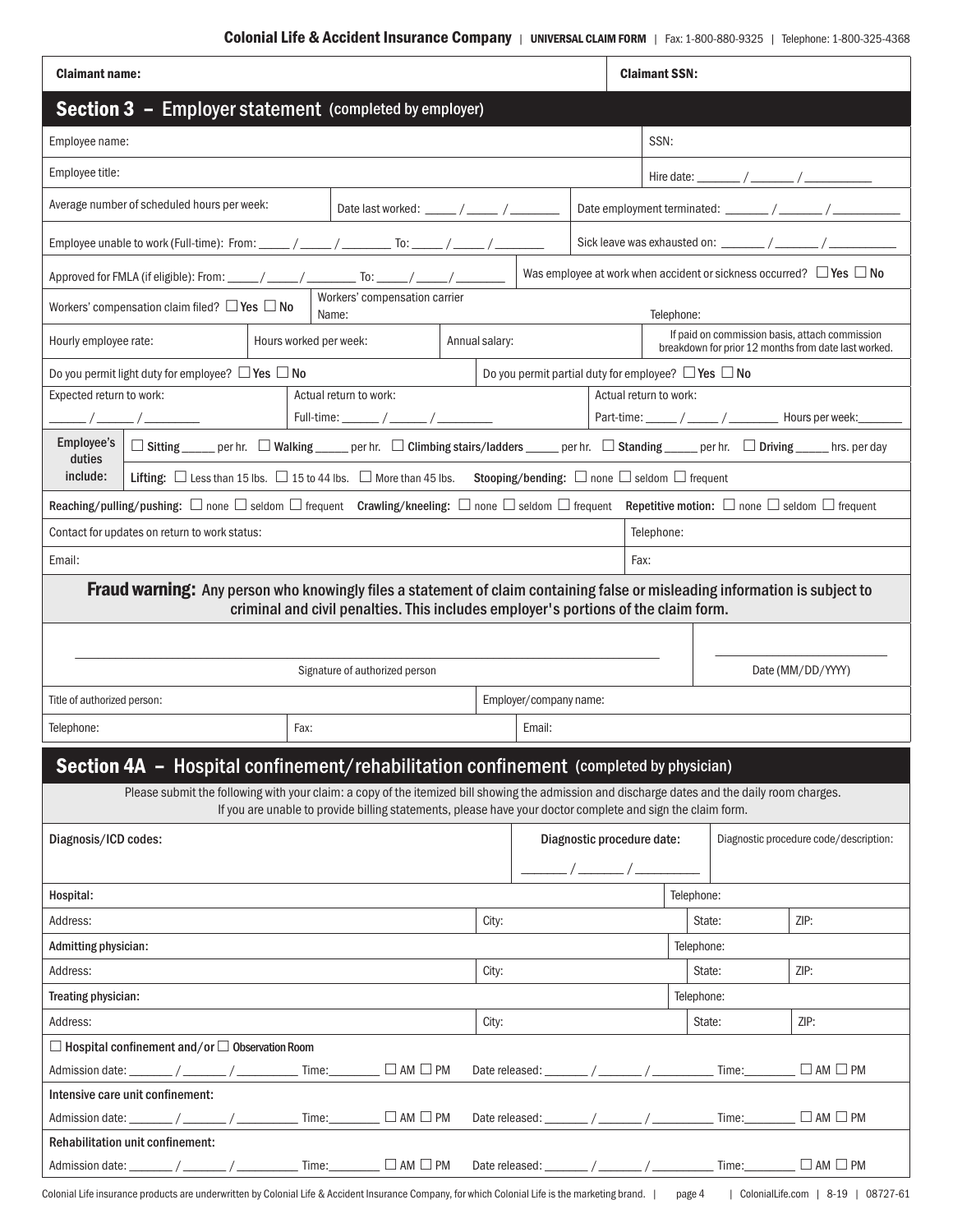| <b>Claimant name:</b>                                                                                                                                                                                                             |                                             |                                   |                                                                                     |  |                   | <b>Claimant SSN:</b>                              |  |  |  |  |  |
|-----------------------------------------------------------------------------------------------------------------------------------------------------------------------------------------------------------------------------------|---------------------------------------------|-----------------------------------|-------------------------------------------------------------------------------------|--|-------------------|---------------------------------------------------|--|--|--|--|--|
| <b>Section 4A - Hospital confinement/rehabilitation confinement - continued (completed by physician)</b>                                                                                                                          |                                             |                                   |                                                                                     |  |                   |                                                   |  |  |  |  |  |
| <b>PREGNANCY</b>                                                                                                                                                                                                                  | If complications due to                     | Date first treated for pregnancy: | Date of delivery:                                                                   |  |                   | Type of delivery: $\Box$ Vaginal $\Box$ C-section |  |  |  |  |  |
|                                                                                                                                                                                                                                   | pregnancy, complete section 5.              |                                   |                                                                                     |  |                   | Surgical procedure code:                          |  |  |  |  |  |
| <b>Fraud warning:</b> Any person who knowingly files a statement of claim containing false or misleading information is subject to<br>criminal and civil penalties. This includes attending physician portions of the claim form. |                                             |                                   |                                                                                     |  |                   |                                                   |  |  |  |  |  |
|                                                                                                                                                                                                                                   |                                             |                                   |                                                                                     |  |                   |                                                   |  |  |  |  |  |
|                                                                                                                                                                                                                                   | Signature of physician completing this form |                                   |                                                                                     |  | Date (MM/DD/YYYY) |                                                   |  |  |  |  |  |
| Physician name:                                                                                                                                                                                                                   |                                             | Patient account number:           |                                                                                     |  |                   |                                                   |  |  |  |  |  |
| Address:                                                                                                                                                                                                                          |                                             |                                   | City:                                                                               |  | State:            | ZIP:                                              |  |  |  |  |  |
| Tax ID or SSN:                                                                                                                                                                                                                    |                                             |                                   | Telephone:<br>Fax:                                                                  |  |                   |                                                   |  |  |  |  |  |
| Will you accept the standard HIPAA release? $\Box$ Yes $\Box$ No                                                                                                                                                                  |                                             |                                   | Do you accept medical record requests by fax? $\Box$ Yes $\Box$ No                  |  |                   |                                                   |  |  |  |  |  |
| Do you require a special authorization for release of information? $\Box$ Yes $\Box$ No                                                                                                                                           |                                             |                                   | Authorization on file to release information to Colonial Life: $\Box$ Yes $\Box$ No |  |                   |                                                   |  |  |  |  |  |

## Section 4B - Surgery/Diagnostic Procedure (completed by physician)

| Please submit the following with your claim: a copy of the itemized surgeon's bill showing the diagnostic/procedure codes and a copy of the operative report.<br>If you are unable to provide billing statements, please have your doctor complete and sign the claim form. |                                                                                     |  |                                                                      |  |  |  |  |  |
|-----------------------------------------------------------------------------------------------------------------------------------------------------------------------------------------------------------------------------------------------------------------------------|-------------------------------------------------------------------------------------|--|----------------------------------------------------------------------|--|--|--|--|--|
| Surgery: $\Box$ Inpatient $\Box$ Outpatient                                                                                                                                                                                                                                 | Surgery procedure description/code(s):                                              |  |                                                                      |  |  |  |  |  |
| Admission: ________ / _______ / _____________ Time: _________ □ AM □ PM                                                                                                                                                                                                     |                                                                                     |  |                                                                      |  |  |  |  |  |
| Released: _______ / _______ / ______________ Time: _________ □ AM □ PM                                                                                                                                                                                                      |                                                                                     |  |                                                                      |  |  |  |  |  |
| Anesthesia administered? $\Box$ Yes $\Box$ No<br>Anesthesia administered by a licensed anesthesiologist? $\Box$ Yes $\Box$ No                                                                                                                                               |                                                                                     |  | Is condition due to an accidental injury? $\square$ Yes $\square$ No |  |  |  |  |  |
| Physician office visit(s) following surgery:                                                                                                                                                                                                                                |                                                                                     |  |                                                                      |  |  |  |  |  |
|                                                                                                                                                                                                                                                                             |                                                                                     |  |                                                                      |  |  |  |  |  |
| Diagnosis/ICD codes:                                                                                                                                                                                                                                                        | Diagnostic procedures:                                                              |  |                                                                      |  |  |  |  |  |
|                                                                                                                                                                                                                                                                             | Date: $\frac{1}{2}$ / $\frac{1}{2}$ / $\frac{1}{2}$ Code: $\frac{1}{2}$ Code:       |  |                                                                      |  |  |  |  |  |
|                                                                                                                                                                                                                                                                             | Date: $\frac{1}{2}$ / $\frac{1}{2}$ / $\frac{1}{2}$ Code: Code: $\frac{1}{2}$       |  |                                                                      |  |  |  |  |  |
| <b>Fraud warning:</b> Any person who knowingly files a statement of claim containing false or misleading information is subject to<br>criminal and civil penalties. This includes attending physician portions of the claim form.                                           |                                                                                     |  |                                                                      |  |  |  |  |  |
|                                                                                                                                                                                                                                                                             |                                                                                     |  |                                                                      |  |  |  |  |  |
| Signature of physician completing this form                                                                                                                                                                                                                                 | Date (MM/DD/YYYY)                                                                   |  |                                                                      |  |  |  |  |  |
| Physician name:                                                                                                                                                                                                                                                             |                                                                                     |  | Patient account number:                                              |  |  |  |  |  |
| Address:                                                                                                                                                                                                                                                                    | State:<br>ZIP:<br>City:                                                             |  |                                                                      |  |  |  |  |  |
| Tax ID or SSN:                                                                                                                                                                                                                                                              | Telephone:<br>Fax:                                                                  |  |                                                                      |  |  |  |  |  |
| Will you accept the standard HIPAA release? $\Box$ Yes $\Box$ No                                                                                                                                                                                                            | Do you accept medical record requests by fax? $\Box$ Yes $\Box$ No                  |  |                                                                      |  |  |  |  |  |
| Do you require a special authorization for release of information? $\Box$ Yes $\Box$ No                                                                                                                                                                                     | Authorization on file to release information to Colonial Life: $\Box$ Yes $\Box$ No |  |                                                                      |  |  |  |  |  |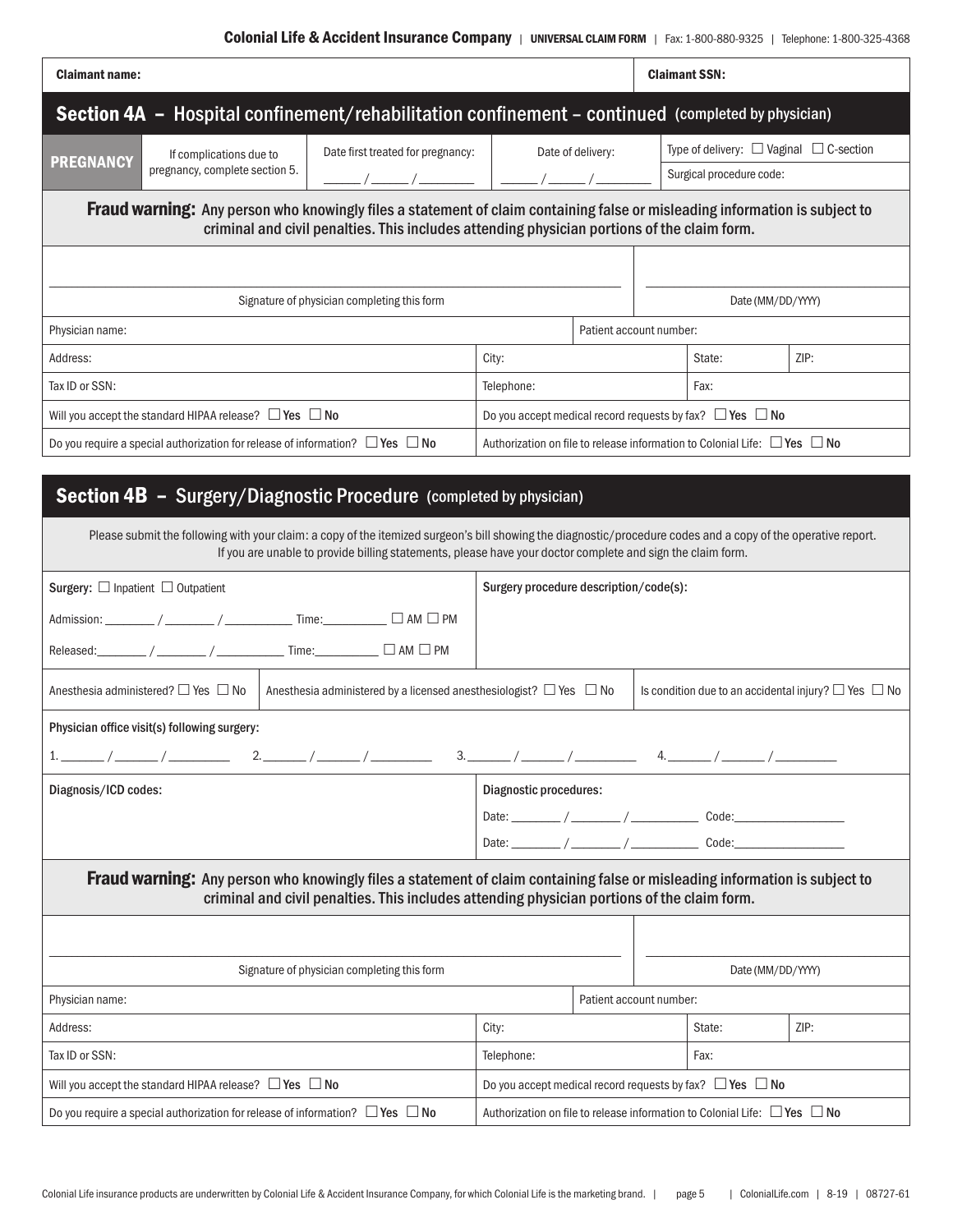| <b>Section 5 - Physician Statement (completed by physician)</b><br>Patient name:<br>Is condition due to an accidental injury? $\Box$ Yes $\Box$ No<br>What primary diagnosis prevents the patient from working? (If pregnancy, list complications. If routine pregnancy, complete information below.)<br>Date first treated for this condition:<br>Are there any secondary diagnoses preventing the patient from working? $\Box$ Yes $\Box$ No<br>Secondary diagnoses:<br>When did symptoms first appear?<br>Date of new patient consultation:<br>Symptoms:<br>Current treatment plan:<br>List all dates patient received: medical advice, diagnosis or treatment for this condition<br>(List dates: MM/DD/YYYY)<br>(or a related condition) for the 18 months prior to this disability to the present.<br>List any test performed (submit copy of test results)<br>List any surgeries performed (submit copy of operative report)<br>Date of next scheduled visit:<br>Date of patient's last visit:<br>How soon do you expect significant improvement in the patient's medical condition?<br>$\Box$ 1 - 2 months $\Box$ 3 - 4 months $\Box$ 5 - 6 months $\Box$ more than 6 months<br>Limitations (patient CANNOT DO):<br>Restrictions (patient SHOULD NOT DO):<br>Does patient have permanent restrictions and/or limitations? $\Box$ Yes $\Box$ No<br>If yes, which ones are permanent:<br>Dates unable to work (full-time): From: ______/ ______/ ________ To: ______/ ______/ ______________<br>Expected return to work: _______ / ______ / ______<br>Dates able to work (part-time):<br>House confinement means the patient is kept at home (in house or yard) by the condition. However, the patient may follow your orders, even if it means leaving home.<br>Check activities of daily living that the patient is unable to perform: $\Box$ Dressing $\Box$ Eating $\Box$ Meal preparation $\Box$ Bathing $\Box$ Transferring $\Box$ Toileting $\Box$ Continence<br>Date(s) of office visit (last 6 months):<br>Date(s) of hospitalization (last 6 months):<br>How often do you see the patient?<br>Have you referred patient to a specialist? $\Box$ Yes $\Box$ No<br>Specialist:<br>Hospital:<br>Address:<br>Address:<br>ZIP:<br>ZIP:<br>City:<br>City:<br>State:<br>State:<br>Telephone:<br>Telephone:<br>Fax:<br>Fax:<br><b>PREGNANCY</b><br>Estimated date of delivery: ________ / _______ / ________<br>Date first treated: ________ / ________ /<br>Type of delivery: $\Box$ Vaginal $\Box$ C-section<br>Surgical procedure code:<br>Fraud warning: Any person who knowingly files a statement of claim containing false or misleading information is subject to<br>criminal and civil penalties. This includes Attending Physician portions of the claim form.<br>Date (MM/DD/YYYY)<br>Physician signature<br>Physician/group name:<br>Patient account number:<br>Telephone:<br>FAX:<br>Physician's specialty:<br>ZIP:<br>Address:<br>City:<br>State:<br>Tax ID or SSN:<br>Do you accept medical record requests by fax? $\Box$ Yes $\Box$ No<br>Do you require a special authorization for release of information? $\Box$ Yes $\Box$ No<br>Patient Portal $\Box$ Yes $\Box$ No<br>Will you accept the standard HIPAA release? $\Box$ Yes $\Box$ No<br>Was patient referred to you by another physician? $\Box$ Yes $\Box$ No<br>Authorization on file to release information to Colonial Life: $\Box$ Yes $\Box$ No<br>Referring physician:<br>Telephone:<br>Fax:<br>ZIP:<br>Address:<br>City:<br>State:<br>Tax ID or SSN: | <b>Claimant name:</b> |  |  |  |  |  |  |  | <b>Claimant SSN:</b> |  |  |  |  |  |
|----------------------------------------------------------------------------------------------------------------------------------------------------------------------------------------------------------------------------------------------------------------------------------------------------------------------------------------------------------------------------------------------------------------------------------------------------------------------------------------------------------------------------------------------------------------------------------------------------------------------------------------------------------------------------------------------------------------------------------------------------------------------------------------------------------------------------------------------------------------------------------------------------------------------------------------------------------------------------------------------------------------------------------------------------------------------------------------------------------------------------------------------------------------------------------------------------------------------------------------------------------------------------------------------------------------------------------------------------------------------------------------------------------------------------------------------------------------------------------------------------------------------------------------------------------------------------------------------------------------------------------------------------------------------------------------------------------------------------------------------------------------------------------------------------------------------------------------------------------------------------------------------------------------------------------------------------------------------------------------------------------------------------------------------------------------------------------------------------------------------------------------------------------------------------------------------------------------------------------------------------------------------------------------------------------------------------------------------------------------------------------------------------------------------------------------------------------------------------------------------------------------------------------------------------------------------------------------------------------------------------------------------------------------------------------------------------------------------------------------------------------------------------------------------------------------------------------------------------------------------------------------------------------------------------------------------------------------------------------------------------------------------------------------------------------------------------------------------------------------------------------------------------------------------------------------------------------------------------------------------------------------------------------------------------------------------------------------------------------------------------------------------------------------------------------------------------------------------------------------------------------------------------------------------|-----------------------|--|--|--|--|--|--|--|----------------------|--|--|--|--|--|
|                                                                                                                                                                                                                                                                                                                                                                                                                                                                                                                                                                                                                                                                                                                                                                                                                                                                                                                                                                                                                                                                                                                                                                                                                                                                                                                                                                                                                                                                                                                                                                                                                                                                                                                                                                                                                                                                                                                                                                                                                                                                                                                                                                                                                                                                                                                                                                                                                                                                                                                                                                                                                                                                                                                                                                                                                                                                                                                                                                                                                                                                                                                                                                                                                                                                                                                                                                                                                                                                                                                                              |                       |  |  |  |  |  |  |  |                      |  |  |  |  |  |
|                                                                                                                                                                                                                                                                                                                                                                                                                                                                                                                                                                                                                                                                                                                                                                                                                                                                                                                                                                                                                                                                                                                                                                                                                                                                                                                                                                                                                                                                                                                                                                                                                                                                                                                                                                                                                                                                                                                                                                                                                                                                                                                                                                                                                                                                                                                                                                                                                                                                                                                                                                                                                                                                                                                                                                                                                                                                                                                                                                                                                                                                                                                                                                                                                                                                                                                                                                                                                                                                                                                                              |                       |  |  |  |  |  |  |  |                      |  |  |  |  |  |
|                                                                                                                                                                                                                                                                                                                                                                                                                                                                                                                                                                                                                                                                                                                                                                                                                                                                                                                                                                                                                                                                                                                                                                                                                                                                                                                                                                                                                                                                                                                                                                                                                                                                                                                                                                                                                                                                                                                                                                                                                                                                                                                                                                                                                                                                                                                                                                                                                                                                                                                                                                                                                                                                                                                                                                                                                                                                                                                                                                                                                                                                                                                                                                                                                                                                                                                                                                                                                                                                                                                                              |                       |  |  |  |  |  |  |  |                      |  |  |  |  |  |
|                                                                                                                                                                                                                                                                                                                                                                                                                                                                                                                                                                                                                                                                                                                                                                                                                                                                                                                                                                                                                                                                                                                                                                                                                                                                                                                                                                                                                                                                                                                                                                                                                                                                                                                                                                                                                                                                                                                                                                                                                                                                                                                                                                                                                                                                                                                                                                                                                                                                                                                                                                                                                                                                                                                                                                                                                                                                                                                                                                                                                                                                                                                                                                                                                                                                                                                                                                                                                                                                                                                                              |                       |  |  |  |  |  |  |  |                      |  |  |  |  |  |
|                                                                                                                                                                                                                                                                                                                                                                                                                                                                                                                                                                                                                                                                                                                                                                                                                                                                                                                                                                                                                                                                                                                                                                                                                                                                                                                                                                                                                                                                                                                                                                                                                                                                                                                                                                                                                                                                                                                                                                                                                                                                                                                                                                                                                                                                                                                                                                                                                                                                                                                                                                                                                                                                                                                                                                                                                                                                                                                                                                                                                                                                                                                                                                                                                                                                                                                                                                                                                                                                                                                                              |                       |  |  |  |  |  |  |  |                      |  |  |  |  |  |
|                                                                                                                                                                                                                                                                                                                                                                                                                                                                                                                                                                                                                                                                                                                                                                                                                                                                                                                                                                                                                                                                                                                                                                                                                                                                                                                                                                                                                                                                                                                                                                                                                                                                                                                                                                                                                                                                                                                                                                                                                                                                                                                                                                                                                                                                                                                                                                                                                                                                                                                                                                                                                                                                                                                                                                                                                                                                                                                                                                                                                                                                                                                                                                                                                                                                                                                                                                                                                                                                                                                                              |                       |  |  |  |  |  |  |  |                      |  |  |  |  |  |
|                                                                                                                                                                                                                                                                                                                                                                                                                                                                                                                                                                                                                                                                                                                                                                                                                                                                                                                                                                                                                                                                                                                                                                                                                                                                                                                                                                                                                                                                                                                                                                                                                                                                                                                                                                                                                                                                                                                                                                                                                                                                                                                                                                                                                                                                                                                                                                                                                                                                                                                                                                                                                                                                                                                                                                                                                                                                                                                                                                                                                                                                                                                                                                                                                                                                                                                                                                                                                                                                                                                                              |                       |  |  |  |  |  |  |  |                      |  |  |  |  |  |
|                                                                                                                                                                                                                                                                                                                                                                                                                                                                                                                                                                                                                                                                                                                                                                                                                                                                                                                                                                                                                                                                                                                                                                                                                                                                                                                                                                                                                                                                                                                                                                                                                                                                                                                                                                                                                                                                                                                                                                                                                                                                                                                                                                                                                                                                                                                                                                                                                                                                                                                                                                                                                                                                                                                                                                                                                                                                                                                                                                                                                                                                                                                                                                                                                                                                                                                                                                                                                                                                                                                                              |                       |  |  |  |  |  |  |  |                      |  |  |  |  |  |
|                                                                                                                                                                                                                                                                                                                                                                                                                                                                                                                                                                                                                                                                                                                                                                                                                                                                                                                                                                                                                                                                                                                                                                                                                                                                                                                                                                                                                                                                                                                                                                                                                                                                                                                                                                                                                                                                                                                                                                                                                                                                                                                                                                                                                                                                                                                                                                                                                                                                                                                                                                                                                                                                                                                                                                                                                                                                                                                                                                                                                                                                                                                                                                                                                                                                                                                                                                                                                                                                                                                                              |                       |  |  |  |  |  |  |  |                      |  |  |  |  |  |
|                                                                                                                                                                                                                                                                                                                                                                                                                                                                                                                                                                                                                                                                                                                                                                                                                                                                                                                                                                                                                                                                                                                                                                                                                                                                                                                                                                                                                                                                                                                                                                                                                                                                                                                                                                                                                                                                                                                                                                                                                                                                                                                                                                                                                                                                                                                                                                                                                                                                                                                                                                                                                                                                                                                                                                                                                                                                                                                                                                                                                                                                                                                                                                                                                                                                                                                                                                                                                                                                                                                                              |                       |  |  |  |  |  |  |  |                      |  |  |  |  |  |
|                                                                                                                                                                                                                                                                                                                                                                                                                                                                                                                                                                                                                                                                                                                                                                                                                                                                                                                                                                                                                                                                                                                                                                                                                                                                                                                                                                                                                                                                                                                                                                                                                                                                                                                                                                                                                                                                                                                                                                                                                                                                                                                                                                                                                                                                                                                                                                                                                                                                                                                                                                                                                                                                                                                                                                                                                                                                                                                                                                                                                                                                                                                                                                                                                                                                                                                                                                                                                                                                                                                                              |                       |  |  |  |  |  |  |  |                      |  |  |  |  |  |
|                                                                                                                                                                                                                                                                                                                                                                                                                                                                                                                                                                                                                                                                                                                                                                                                                                                                                                                                                                                                                                                                                                                                                                                                                                                                                                                                                                                                                                                                                                                                                                                                                                                                                                                                                                                                                                                                                                                                                                                                                                                                                                                                                                                                                                                                                                                                                                                                                                                                                                                                                                                                                                                                                                                                                                                                                                                                                                                                                                                                                                                                                                                                                                                                                                                                                                                                                                                                                                                                                                                                              |                       |  |  |  |  |  |  |  |                      |  |  |  |  |  |
|                                                                                                                                                                                                                                                                                                                                                                                                                                                                                                                                                                                                                                                                                                                                                                                                                                                                                                                                                                                                                                                                                                                                                                                                                                                                                                                                                                                                                                                                                                                                                                                                                                                                                                                                                                                                                                                                                                                                                                                                                                                                                                                                                                                                                                                                                                                                                                                                                                                                                                                                                                                                                                                                                                                                                                                                                                                                                                                                                                                                                                                                                                                                                                                                                                                                                                                                                                                                                                                                                                                                              |                       |  |  |  |  |  |  |  |                      |  |  |  |  |  |
|                                                                                                                                                                                                                                                                                                                                                                                                                                                                                                                                                                                                                                                                                                                                                                                                                                                                                                                                                                                                                                                                                                                                                                                                                                                                                                                                                                                                                                                                                                                                                                                                                                                                                                                                                                                                                                                                                                                                                                                                                                                                                                                                                                                                                                                                                                                                                                                                                                                                                                                                                                                                                                                                                                                                                                                                                                                                                                                                                                                                                                                                                                                                                                                                                                                                                                                                                                                                                                                                                                                                              |                       |  |  |  |  |  |  |  |                      |  |  |  |  |  |
|                                                                                                                                                                                                                                                                                                                                                                                                                                                                                                                                                                                                                                                                                                                                                                                                                                                                                                                                                                                                                                                                                                                                                                                                                                                                                                                                                                                                                                                                                                                                                                                                                                                                                                                                                                                                                                                                                                                                                                                                                                                                                                                                                                                                                                                                                                                                                                                                                                                                                                                                                                                                                                                                                                                                                                                                                                                                                                                                                                                                                                                                                                                                                                                                                                                                                                                                                                                                                                                                                                                                              |                       |  |  |  |  |  |  |  |                      |  |  |  |  |  |
|                                                                                                                                                                                                                                                                                                                                                                                                                                                                                                                                                                                                                                                                                                                                                                                                                                                                                                                                                                                                                                                                                                                                                                                                                                                                                                                                                                                                                                                                                                                                                                                                                                                                                                                                                                                                                                                                                                                                                                                                                                                                                                                                                                                                                                                                                                                                                                                                                                                                                                                                                                                                                                                                                                                                                                                                                                                                                                                                                                                                                                                                                                                                                                                                                                                                                                                                                                                                                                                                                                                                              |                       |  |  |  |  |  |  |  |                      |  |  |  |  |  |
|                                                                                                                                                                                                                                                                                                                                                                                                                                                                                                                                                                                                                                                                                                                                                                                                                                                                                                                                                                                                                                                                                                                                                                                                                                                                                                                                                                                                                                                                                                                                                                                                                                                                                                                                                                                                                                                                                                                                                                                                                                                                                                                                                                                                                                                                                                                                                                                                                                                                                                                                                                                                                                                                                                                                                                                                                                                                                                                                                                                                                                                                                                                                                                                                                                                                                                                                                                                                                                                                                                                                              |                       |  |  |  |  |  |  |  |                      |  |  |  |  |  |
|                                                                                                                                                                                                                                                                                                                                                                                                                                                                                                                                                                                                                                                                                                                                                                                                                                                                                                                                                                                                                                                                                                                                                                                                                                                                                                                                                                                                                                                                                                                                                                                                                                                                                                                                                                                                                                                                                                                                                                                                                                                                                                                                                                                                                                                                                                                                                                                                                                                                                                                                                                                                                                                                                                                                                                                                                                                                                                                                                                                                                                                                                                                                                                                                                                                                                                                                                                                                                                                                                                                                              |                       |  |  |  |  |  |  |  |                      |  |  |  |  |  |
|                                                                                                                                                                                                                                                                                                                                                                                                                                                                                                                                                                                                                                                                                                                                                                                                                                                                                                                                                                                                                                                                                                                                                                                                                                                                                                                                                                                                                                                                                                                                                                                                                                                                                                                                                                                                                                                                                                                                                                                                                                                                                                                                                                                                                                                                                                                                                                                                                                                                                                                                                                                                                                                                                                                                                                                                                                                                                                                                                                                                                                                                                                                                                                                                                                                                                                                                                                                                                                                                                                                                              |                       |  |  |  |  |  |  |  |                      |  |  |  |  |  |
|                                                                                                                                                                                                                                                                                                                                                                                                                                                                                                                                                                                                                                                                                                                                                                                                                                                                                                                                                                                                                                                                                                                                                                                                                                                                                                                                                                                                                                                                                                                                                                                                                                                                                                                                                                                                                                                                                                                                                                                                                                                                                                                                                                                                                                                                                                                                                                                                                                                                                                                                                                                                                                                                                                                                                                                                                                                                                                                                                                                                                                                                                                                                                                                                                                                                                                                                                                                                                                                                                                                                              |                       |  |  |  |  |  |  |  |                      |  |  |  |  |  |
|                                                                                                                                                                                                                                                                                                                                                                                                                                                                                                                                                                                                                                                                                                                                                                                                                                                                                                                                                                                                                                                                                                                                                                                                                                                                                                                                                                                                                                                                                                                                                                                                                                                                                                                                                                                                                                                                                                                                                                                                                                                                                                                                                                                                                                                                                                                                                                                                                                                                                                                                                                                                                                                                                                                                                                                                                                                                                                                                                                                                                                                                                                                                                                                                                                                                                                                                                                                                                                                                                                                                              |                       |  |  |  |  |  |  |  |                      |  |  |  |  |  |
|                                                                                                                                                                                                                                                                                                                                                                                                                                                                                                                                                                                                                                                                                                                                                                                                                                                                                                                                                                                                                                                                                                                                                                                                                                                                                                                                                                                                                                                                                                                                                                                                                                                                                                                                                                                                                                                                                                                                                                                                                                                                                                                                                                                                                                                                                                                                                                                                                                                                                                                                                                                                                                                                                                                                                                                                                                                                                                                                                                                                                                                                                                                                                                                                                                                                                                                                                                                                                                                                                                                                              |                       |  |  |  |  |  |  |  |                      |  |  |  |  |  |
|                                                                                                                                                                                                                                                                                                                                                                                                                                                                                                                                                                                                                                                                                                                                                                                                                                                                                                                                                                                                                                                                                                                                                                                                                                                                                                                                                                                                                                                                                                                                                                                                                                                                                                                                                                                                                                                                                                                                                                                                                                                                                                                                                                                                                                                                                                                                                                                                                                                                                                                                                                                                                                                                                                                                                                                                                                                                                                                                                                                                                                                                                                                                                                                                                                                                                                                                                                                                                                                                                                                                              |                       |  |  |  |  |  |  |  |                      |  |  |  |  |  |
|                                                                                                                                                                                                                                                                                                                                                                                                                                                                                                                                                                                                                                                                                                                                                                                                                                                                                                                                                                                                                                                                                                                                                                                                                                                                                                                                                                                                                                                                                                                                                                                                                                                                                                                                                                                                                                                                                                                                                                                                                                                                                                                                                                                                                                                                                                                                                                                                                                                                                                                                                                                                                                                                                                                                                                                                                                                                                                                                                                                                                                                                                                                                                                                                                                                                                                                                                                                                                                                                                                                                              |                       |  |  |  |  |  |  |  |                      |  |  |  |  |  |
|                                                                                                                                                                                                                                                                                                                                                                                                                                                                                                                                                                                                                                                                                                                                                                                                                                                                                                                                                                                                                                                                                                                                                                                                                                                                                                                                                                                                                                                                                                                                                                                                                                                                                                                                                                                                                                                                                                                                                                                                                                                                                                                                                                                                                                                                                                                                                                                                                                                                                                                                                                                                                                                                                                                                                                                                                                                                                                                                                                                                                                                                                                                                                                                                                                                                                                                                                                                                                                                                                                                                              |                       |  |  |  |  |  |  |  |                      |  |  |  |  |  |
|                                                                                                                                                                                                                                                                                                                                                                                                                                                                                                                                                                                                                                                                                                                                                                                                                                                                                                                                                                                                                                                                                                                                                                                                                                                                                                                                                                                                                                                                                                                                                                                                                                                                                                                                                                                                                                                                                                                                                                                                                                                                                                                                                                                                                                                                                                                                                                                                                                                                                                                                                                                                                                                                                                                                                                                                                                                                                                                                                                                                                                                                                                                                                                                                                                                                                                                                                                                                                                                                                                                                              |                       |  |  |  |  |  |  |  |                      |  |  |  |  |  |
|                                                                                                                                                                                                                                                                                                                                                                                                                                                                                                                                                                                                                                                                                                                                                                                                                                                                                                                                                                                                                                                                                                                                                                                                                                                                                                                                                                                                                                                                                                                                                                                                                                                                                                                                                                                                                                                                                                                                                                                                                                                                                                                                                                                                                                                                                                                                                                                                                                                                                                                                                                                                                                                                                                                                                                                                                                                                                                                                                                                                                                                                                                                                                                                                                                                                                                                                                                                                                                                                                                                                              |                       |  |  |  |  |  |  |  |                      |  |  |  |  |  |
|                                                                                                                                                                                                                                                                                                                                                                                                                                                                                                                                                                                                                                                                                                                                                                                                                                                                                                                                                                                                                                                                                                                                                                                                                                                                                                                                                                                                                                                                                                                                                                                                                                                                                                                                                                                                                                                                                                                                                                                                                                                                                                                                                                                                                                                                                                                                                                                                                                                                                                                                                                                                                                                                                                                                                                                                                                                                                                                                                                                                                                                                                                                                                                                                                                                                                                                                                                                                                                                                                                                                              |                       |  |  |  |  |  |  |  |                      |  |  |  |  |  |
|                                                                                                                                                                                                                                                                                                                                                                                                                                                                                                                                                                                                                                                                                                                                                                                                                                                                                                                                                                                                                                                                                                                                                                                                                                                                                                                                                                                                                                                                                                                                                                                                                                                                                                                                                                                                                                                                                                                                                                                                                                                                                                                                                                                                                                                                                                                                                                                                                                                                                                                                                                                                                                                                                                                                                                                                                                                                                                                                                                                                                                                                                                                                                                                                                                                                                                                                                                                                                                                                                                                                              |                       |  |  |  |  |  |  |  |                      |  |  |  |  |  |
|                                                                                                                                                                                                                                                                                                                                                                                                                                                                                                                                                                                                                                                                                                                                                                                                                                                                                                                                                                                                                                                                                                                                                                                                                                                                                                                                                                                                                                                                                                                                                                                                                                                                                                                                                                                                                                                                                                                                                                                                                                                                                                                                                                                                                                                                                                                                                                                                                                                                                                                                                                                                                                                                                                                                                                                                                                                                                                                                                                                                                                                                                                                                                                                                                                                                                                                                                                                                                                                                                                                                              |                       |  |  |  |  |  |  |  |                      |  |  |  |  |  |
|                                                                                                                                                                                                                                                                                                                                                                                                                                                                                                                                                                                                                                                                                                                                                                                                                                                                                                                                                                                                                                                                                                                                                                                                                                                                                                                                                                                                                                                                                                                                                                                                                                                                                                                                                                                                                                                                                                                                                                                                                                                                                                                                                                                                                                                                                                                                                                                                                                                                                                                                                                                                                                                                                                                                                                                                                                                                                                                                                                                                                                                                                                                                                                                                                                                                                                                                                                                                                                                                                                                                              |                       |  |  |  |  |  |  |  |                      |  |  |  |  |  |
|                                                                                                                                                                                                                                                                                                                                                                                                                                                                                                                                                                                                                                                                                                                                                                                                                                                                                                                                                                                                                                                                                                                                                                                                                                                                                                                                                                                                                                                                                                                                                                                                                                                                                                                                                                                                                                                                                                                                                                                                                                                                                                                                                                                                                                                                                                                                                                                                                                                                                                                                                                                                                                                                                                                                                                                                                                                                                                                                                                                                                                                                                                                                                                                                                                                                                                                                                                                                                                                                                                                                              |                       |  |  |  |  |  |  |  |                      |  |  |  |  |  |
|                                                                                                                                                                                                                                                                                                                                                                                                                                                                                                                                                                                                                                                                                                                                                                                                                                                                                                                                                                                                                                                                                                                                                                                                                                                                                                                                                                                                                                                                                                                                                                                                                                                                                                                                                                                                                                                                                                                                                                                                                                                                                                                                                                                                                                                                                                                                                                                                                                                                                                                                                                                                                                                                                                                                                                                                                                                                                                                                                                                                                                                                                                                                                                                                                                                                                                                                                                                                                                                                                                                                              |                       |  |  |  |  |  |  |  |                      |  |  |  |  |  |
|                                                                                                                                                                                                                                                                                                                                                                                                                                                                                                                                                                                                                                                                                                                                                                                                                                                                                                                                                                                                                                                                                                                                                                                                                                                                                                                                                                                                                                                                                                                                                                                                                                                                                                                                                                                                                                                                                                                                                                                                                                                                                                                                                                                                                                                                                                                                                                                                                                                                                                                                                                                                                                                                                                                                                                                                                                                                                                                                                                                                                                                                                                                                                                                                                                                                                                                                                                                                                                                                                                                                              |                       |  |  |  |  |  |  |  |                      |  |  |  |  |  |
|                                                                                                                                                                                                                                                                                                                                                                                                                                                                                                                                                                                                                                                                                                                                                                                                                                                                                                                                                                                                                                                                                                                                                                                                                                                                                                                                                                                                                                                                                                                                                                                                                                                                                                                                                                                                                                                                                                                                                                                                                                                                                                                                                                                                                                                                                                                                                                                                                                                                                                                                                                                                                                                                                                                                                                                                                                                                                                                                                                                                                                                                                                                                                                                                                                                                                                                                                                                                                                                                                                                                              |                       |  |  |  |  |  |  |  |                      |  |  |  |  |  |
|                                                                                                                                                                                                                                                                                                                                                                                                                                                                                                                                                                                                                                                                                                                                                                                                                                                                                                                                                                                                                                                                                                                                                                                                                                                                                                                                                                                                                                                                                                                                                                                                                                                                                                                                                                                                                                                                                                                                                                                                                                                                                                                                                                                                                                                                                                                                                                                                                                                                                                                                                                                                                                                                                                                                                                                                                                                                                                                                                                                                                                                                                                                                                                                                                                                                                                                                                                                                                                                                                                                                              |                       |  |  |  |  |  |  |  |                      |  |  |  |  |  |
|                                                                                                                                                                                                                                                                                                                                                                                                                                                                                                                                                                                                                                                                                                                                                                                                                                                                                                                                                                                                                                                                                                                                                                                                                                                                                                                                                                                                                                                                                                                                                                                                                                                                                                                                                                                                                                                                                                                                                                                                                                                                                                                                                                                                                                                                                                                                                                                                                                                                                                                                                                                                                                                                                                                                                                                                                                                                                                                                                                                                                                                                                                                                                                                                                                                                                                                                                                                                                                                                                                                                              |                       |  |  |  |  |  |  |  |                      |  |  |  |  |  |
|                                                                                                                                                                                                                                                                                                                                                                                                                                                                                                                                                                                                                                                                                                                                                                                                                                                                                                                                                                                                                                                                                                                                                                                                                                                                                                                                                                                                                                                                                                                                                                                                                                                                                                                                                                                                                                                                                                                                                                                                                                                                                                                                                                                                                                                                                                                                                                                                                                                                                                                                                                                                                                                                                                                                                                                                                                                                                                                                                                                                                                                                                                                                                                                                                                                                                                                                                                                                                                                                                                                                              |                       |  |  |  |  |  |  |  |                      |  |  |  |  |  |
|                                                                                                                                                                                                                                                                                                                                                                                                                                                                                                                                                                                                                                                                                                                                                                                                                                                                                                                                                                                                                                                                                                                                                                                                                                                                                                                                                                                                                                                                                                                                                                                                                                                                                                                                                                                                                                                                                                                                                                                                                                                                                                                                                                                                                                                                                                                                                                                                                                                                                                                                                                                                                                                                                                                                                                                                                                                                                                                                                                                                                                                                                                                                                                                                                                                                                                                                                                                                                                                                                                                                              |                       |  |  |  |  |  |  |  |                      |  |  |  |  |  |
|                                                                                                                                                                                                                                                                                                                                                                                                                                                                                                                                                                                                                                                                                                                                                                                                                                                                                                                                                                                                                                                                                                                                                                                                                                                                                                                                                                                                                                                                                                                                                                                                                                                                                                                                                                                                                                                                                                                                                                                                                                                                                                                                                                                                                                                                                                                                                                                                                                                                                                                                                                                                                                                                                                                                                                                                                                                                                                                                                                                                                                                                                                                                                                                                                                                                                                                                                                                                                                                                                                                                              |                       |  |  |  |  |  |  |  |                      |  |  |  |  |  |
|                                                                                                                                                                                                                                                                                                                                                                                                                                                                                                                                                                                                                                                                                                                                                                                                                                                                                                                                                                                                                                                                                                                                                                                                                                                                                                                                                                                                                                                                                                                                                                                                                                                                                                                                                                                                                                                                                                                                                                                                                                                                                                                                                                                                                                                                                                                                                                                                                                                                                                                                                                                                                                                                                                                                                                                                                                                                                                                                                                                                                                                                                                                                                                                                                                                                                                                                                                                                                                                                                                                                              |                       |  |  |  |  |  |  |  |                      |  |  |  |  |  |
|                                                                                                                                                                                                                                                                                                                                                                                                                                                                                                                                                                                                                                                                                                                                                                                                                                                                                                                                                                                                                                                                                                                                                                                                                                                                                                                                                                                                                                                                                                                                                                                                                                                                                                                                                                                                                                                                                                                                                                                                                                                                                                                                                                                                                                                                                                                                                                                                                                                                                                                                                                                                                                                                                                                                                                                                                                                                                                                                                                                                                                                                                                                                                                                                                                                                                                                                                                                                                                                                                                                                              |                       |  |  |  |  |  |  |  |                      |  |  |  |  |  |
|                                                                                                                                                                                                                                                                                                                                                                                                                                                                                                                                                                                                                                                                                                                                                                                                                                                                                                                                                                                                                                                                                                                                                                                                                                                                                                                                                                                                                                                                                                                                                                                                                                                                                                                                                                                                                                                                                                                                                                                                                                                                                                                                                                                                                                                                                                                                                                                                                                                                                                                                                                                                                                                                                                                                                                                                                                                                                                                                                                                                                                                                                                                                                                                                                                                                                                                                                                                                                                                                                                                                              |                       |  |  |  |  |  |  |  |                      |  |  |  |  |  |